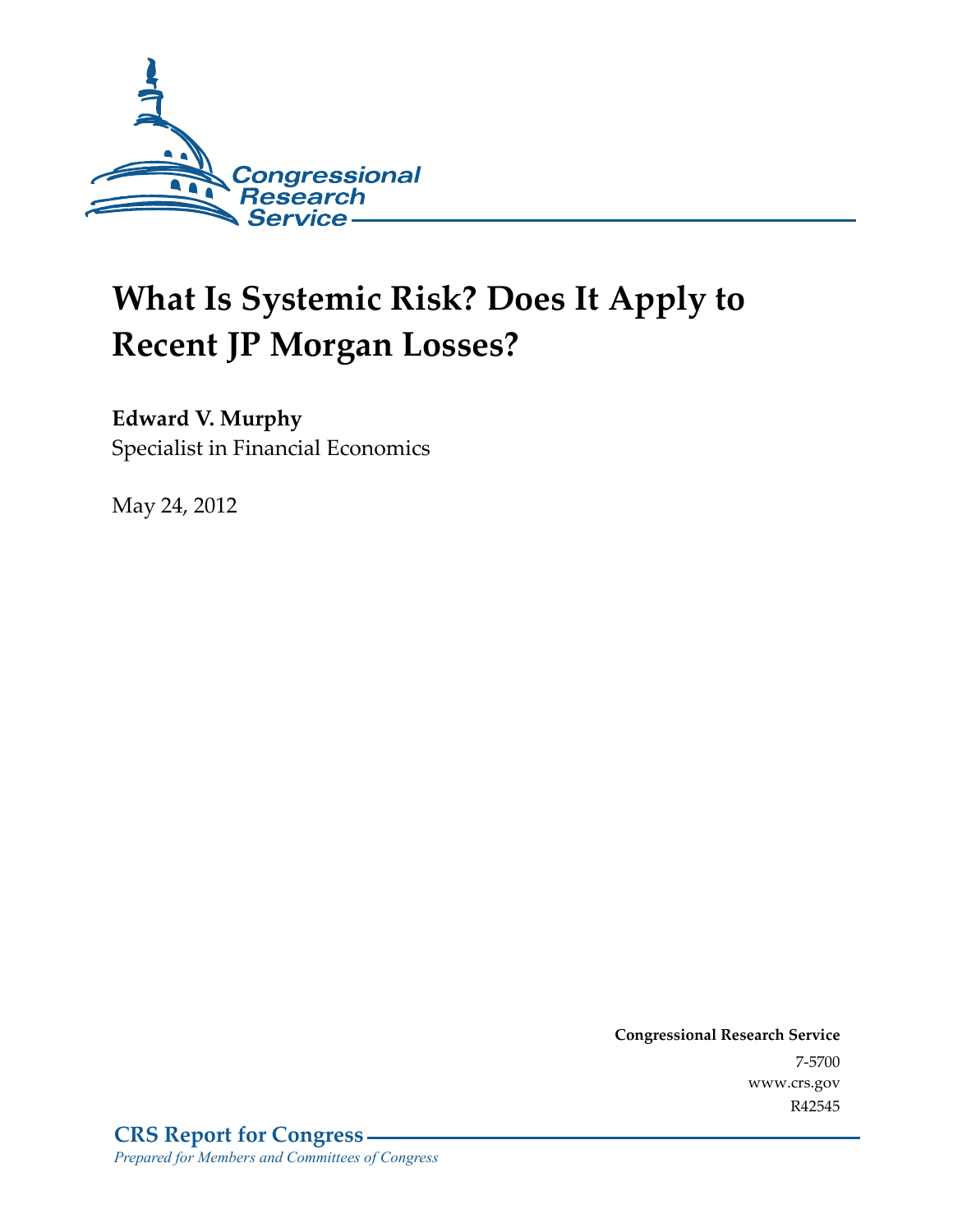### **Summary**

JP Morgan recently disclosed that it suffered significant losses in a unit that traded complex financial instruments. Congress will be examining the JP Morgan trades and oversight by JP Morgan's regulators. Two of the questions that policymakers might ask are could the JP Morgan losses or similar trades trigger another financial crisis and how would the Volcker Rule in the Dodd-Frank Act have applied to the JP Morgan trades? This report explains general systemic risk analysis. It evaluates recent JP Morgan trades in light of our understanding of sources of systemic risk. If the sizes of the losses remain small, it appears extremely unlikely that JP Morgan's reported losses in its asset liabilities management unit could trigger a financial crisis or systemic event.

Systemic risk refers to the possibility that the financial system as a whole might become unstable, rather than the health of individual market participants. Stable financial systems do not transmit or magnify shocks to the broader economy. A firm, person, government, financial utility, or policy might create systemic risk if (1) its failure causes other failures in a *domino effect*; (2) news about its assets signals that others with similar assets may also be distressed, called *contagion*; (3) it contributes to *fire sales* during price declines; or (4) its absence prevents other firms from using an essential service, called *critical functions*.

There are a number of policy responses to systemic risk. Greater transparency can prevent uncertainty from magnifying panics and permit regulators to monitor the system as a whole. Lenders of last resort can prevent markets from becoming illiquid or healthy firms from being cut off from credit. Deposit guarantors can reduce the incentives for a firm's counterparties to run. Prudential regulations and capital requirements can reduce the chance of firm failure and the costs of the failures that nonetheless occur. However, policies to address systemic risk can create risks of their own, such as moral hazard, in which firms that believe they will be rescued take additional risks.

Although the reported JP Morgan trading losses are too small to be a significant threat to current financial stability, they do illustrate a potential source of systemic risk. When large firms trade in markets with low volume, they may have trouble liquidating their positions without affecting market prices. Under these conditions, their losses may be much greater than their riskmanagement models anticipated, if the models assumed normal conditions.

Once formal rules are finalized, the Volcker Rule's prohibition of proprietary trading would apply to JP Morgan. The applicability of the rule to the reported trades would depend upon the definition of a hedge. A hedge is a trade to offset the risks of another position, or exposure to a counterparty, or another existing risk. JP Morgan has argued that the trades were used to hedge another hedge and its general portfolio. It is not clear if regulators will agree in the future that such trades will be included in hedging for purposes of the Volcker Rule.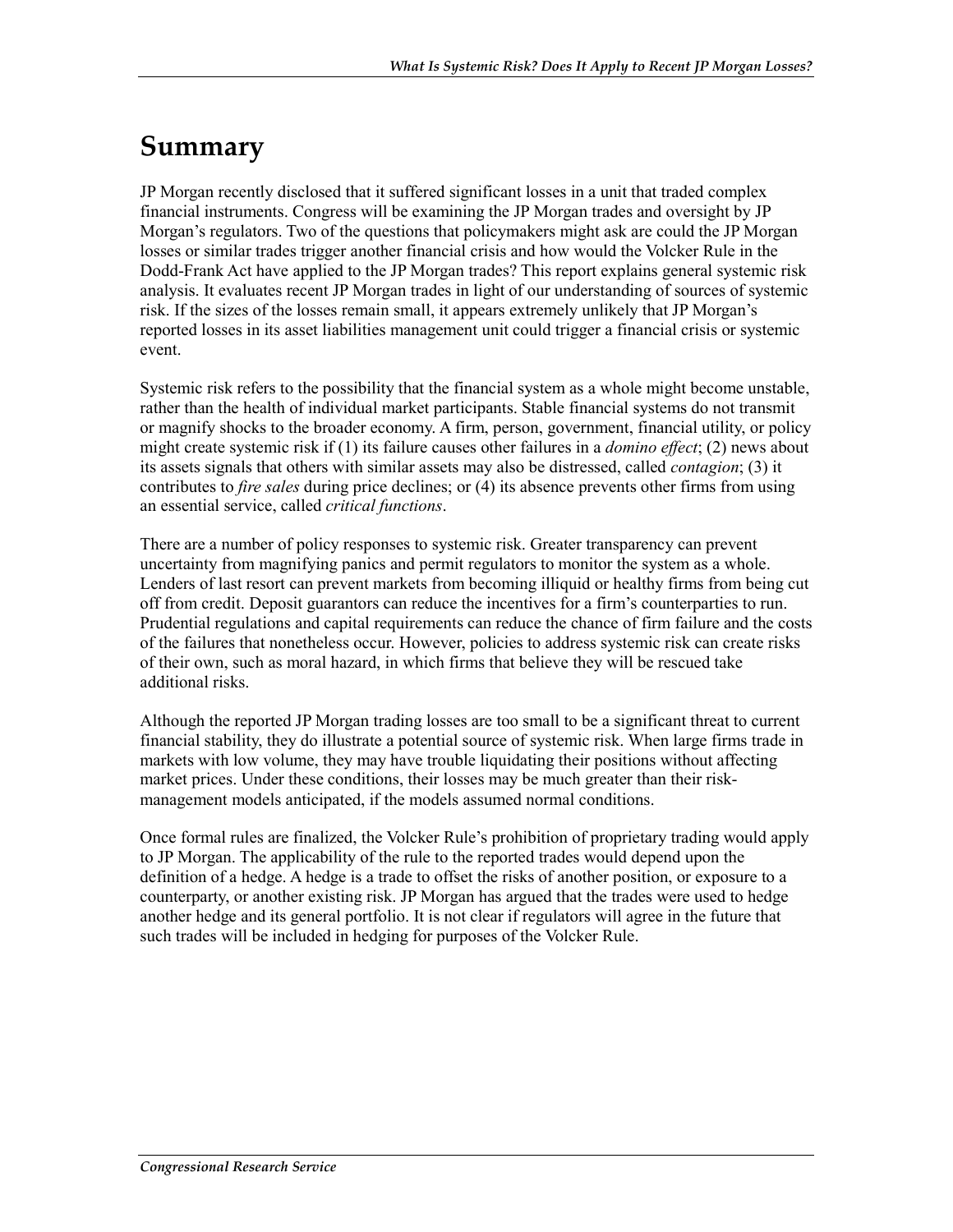# **Contents**

| III. What Policy Options Can Mitigate Systemic Risk, and Do They Involve Risks of    |  |
|--------------------------------------------------------------------------------------|--|
| IV. Are the Recently Reported Trading Losses at JP Morgan Likely to Cause a Systemic |  |
|                                                                                      |  |
|                                                                                      |  |

### **Contacts**

|--|--|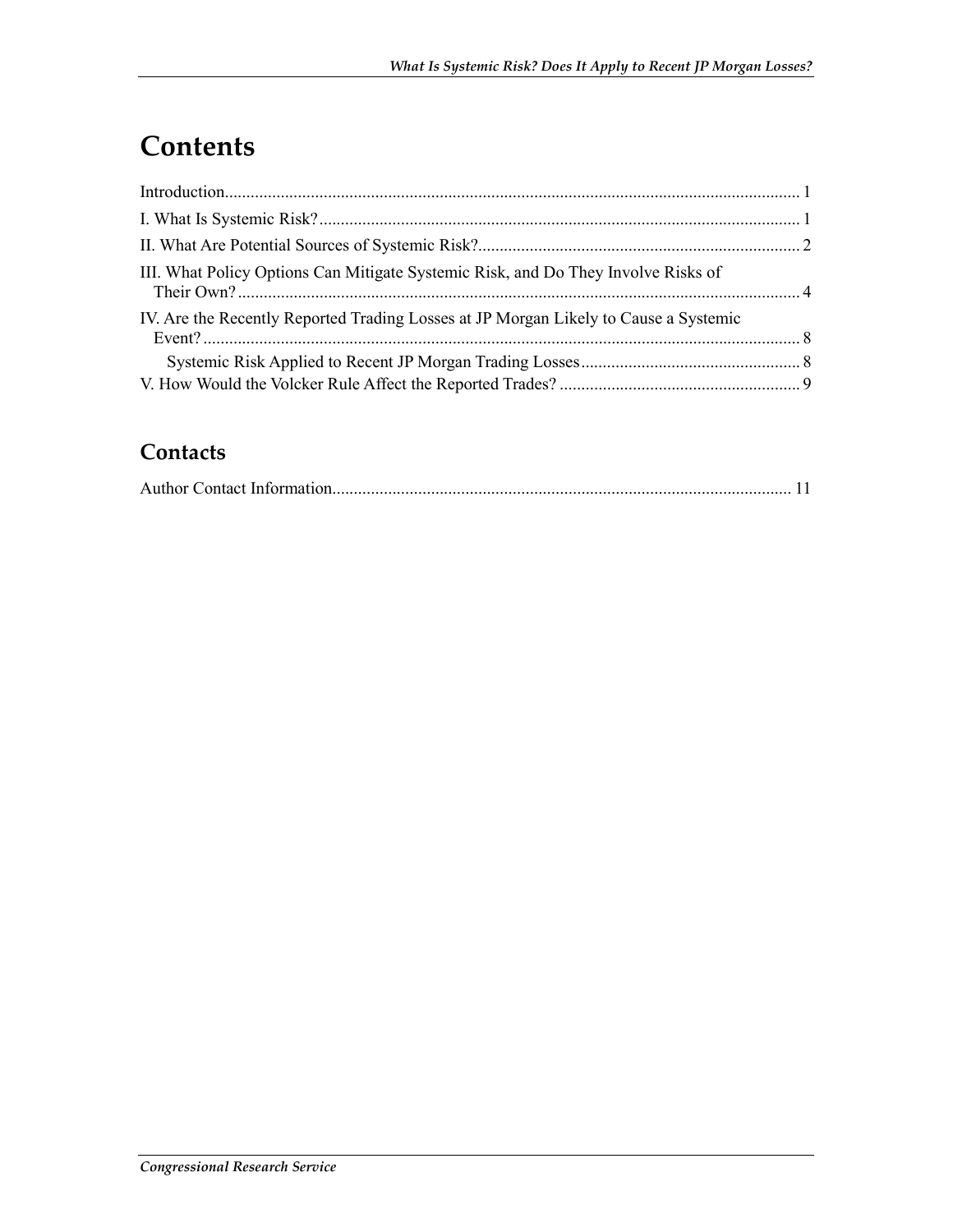# **Introduction**

Amid concerns over reported losses by units at JP Morgan Chase & Company, Congress may be concerned that the financial system as a whole may still be vulnerable to the actions of a few firms. This report provides answers to some frequently asked questions regarding systemic risk and systemic events in the financial system, and it applies these concepts to recent JP Morgan trading losses.

Systemic risk is generally used to describe the fragility of the financial system as a whole, as distinct from the risks that any single firm or market participant might face—although there are several alternative definitions of systemic risk. Yet a single firm, or a single transaction, might trigger financial instability if features of a financial system can multiply and spread losses, or cut off vital services to other sectors of the economy.

As reported at this time, the trading losses at JP Morgan are small relative to the size of the company and relative to losses from other business activities. Reportedly, one of JP Morgan's asset management units conducted hedging trades that lost money, are difficult to unwind, and are expected to lose between \$2 billion and \$5 billion when all is said and done. Although a \$5 billion loss is much too small compared with JP Morgan's consolidated assets (\$2.3 trillion) to threaten the health of the firm or the broader financial system on its own, the transactions illustrate a number of sources of systemic risk that could be significant if they existed on a larger scale.

Policymakers may wish to investigate the possibility that losses at one of the largest systemically important financial institutions (SIFIs) could directly threaten the financial condition of its business partners and counterparties, that revelations of business practices at one SIFI could indirectly threaten the financial health of similar firms through investors' fears that the practice may be widespread, that the assumptions and techniques of modern risk management may unintentionally exacerbate losses in unanticipated environments, and that regulators may not have perfected prudential oversight techniques.

This report is organized around five questions: (1) What is systemic risk? (2) What are the potential sources of systemic risk? (3) What policy options can mitigate systemic risk and do they involve risks of their own? (4) Are the recently reported trading losses at JP Morgan likely to cause a systemic event? (5) How would the Volcker Rule have affected the JP Morgan trades? Applicable changes to financial regulation made by the Dodd-Frank Act (P.L. 111-203) are discussed in the context of the questions.

# **I. What Is Systemic Risk?**

Although there is no consensus definition of systemic risk, the Dodd-Frank Act addresses systemic risk in the context of avoiding financial instability. The act created a Financial Stability Oversight Council (FSOC), which is made up of the heads of various federal financial regulators. The FSOC describes systemic risk as follows: "Although there is no one way to define systemic risk, all definitions attempt to capture risks to the stability of the financial system as a whole, as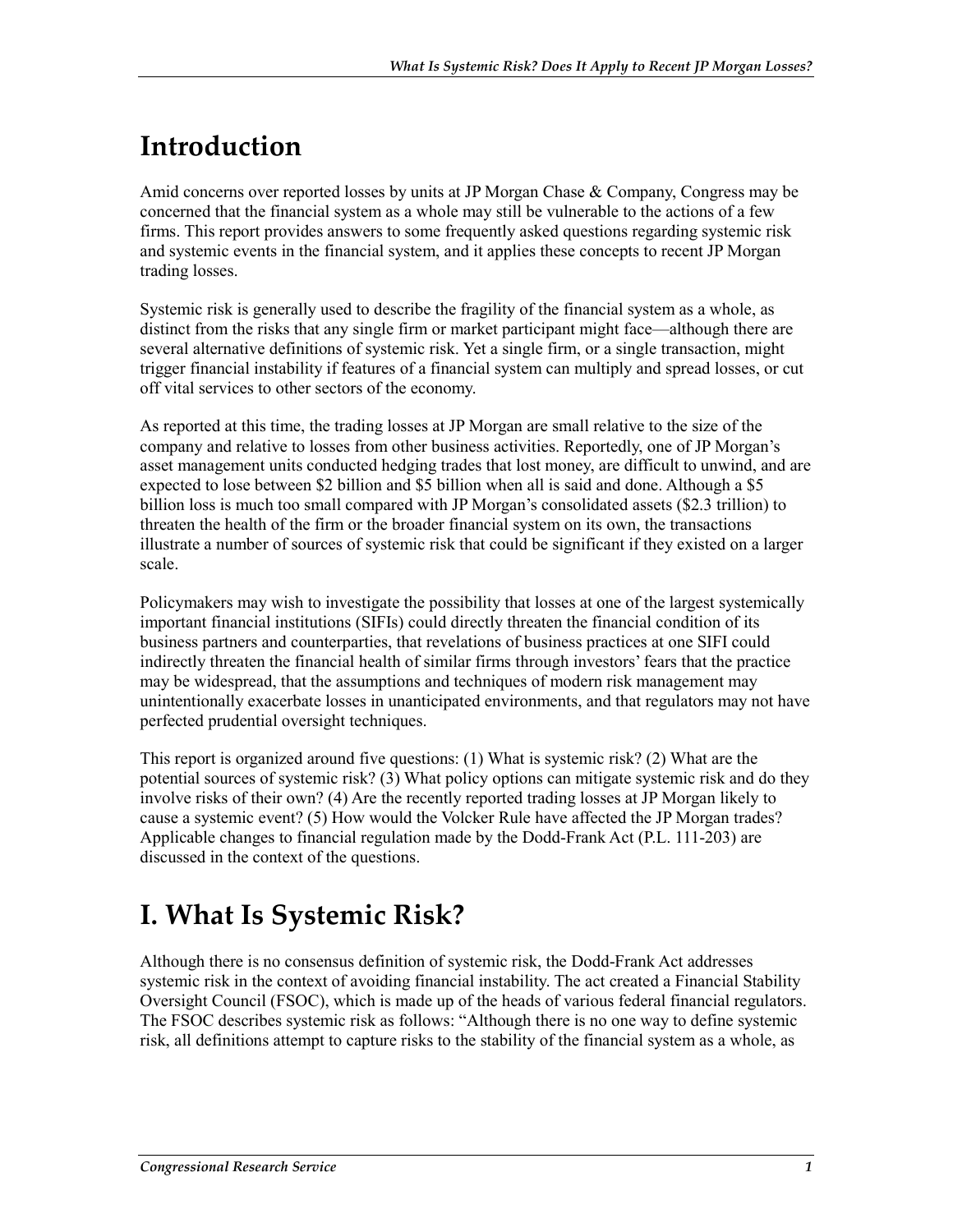opposed to the risk facing individual financial institutions or market participants."<sup>1</sup> In this approach, systemic risk includes all potential sources of instability in the financial system, not just the failure of a single large firm. The FSOC then defines systemic risk by its negative, "A stable financial system should not be the source of, nor amplify the impact of, shocks."<sup>2</sup>

Systemic risk may create heightened public policy concerns because it is not in the interest of an individual financial institution to take into account the full potential costs of the risks of its own actions. Furthermore, several types of systemic risk are difficult to insure against, or hedge against, because the sources of insurance and hedging may be prone to damage during the same scenarios that expose the system to magnified losses.<sup>3</sup>

### **II. What Are Potential Sources of Systemic Risk?4**

In theory, a single firm, person, government, financial utility, market, or policy can potentially trigger financial instability.<sup>5</sup> Several sources of systemic risk would only be realized if an entity were to fail to fully honor its obligations to its direct counterparties. The relatively small size of JP Morgan's reported losses makes these types of systemic risk unlikely in the present circumstances. However, some other sources of systemic risk may be realized through indirect channels, such as drastic changes in market prices faced by all market participants, or the creation of doubt and panic regarding the financial condition of similar entities.

A single entity might pose systemic risk because its contracts and relationships with others can spread and magnify shocks to the financial system. The term *domino effect* is sometimes used when interconnectedness causes the failure of one entity to result in the failure of some of its creditors and counterparties. In the unlikely event that \$2 billion-\$5 billion in trading losses were to cause JP Morgan to fail to honor its commitments to other firms, then the failure of one of its direct counterparties would illustrate a domino effect. JP Morgan's capital represents a source to absorb losses without failing; similarly, JP Morgan's financial market counterparties generally hold capital buffers of their own to absorb losses without failing. Thus, losses must be greater than capital buffers to spread through the domino effect channel.

Even if an entity does not fail, bad news about its assets and liabilities can trigger a panic if investors fear that others might have similarly damaged assets and liabilities. The term *contagion* is sometimes used when investors and potential creditors shy away from entities that they fear may be similar to another troubled entity. If revelations of the trading losses at JP Morgan were to

 1 Financial Stability Oversight Council, annual report, Washington, DC, July 26, 2011, p. 3, available at http://www.treasury.gov/initiatives/fsoc/Pages/annual-report.aspx.

 $<sup>2</sup>$  Ibid.</sup>

<sup>3</sup> CRS Report R40249, *Who Regulates Whom? An Overview of U.S. Financial Supervision*, by Mark Jickling and Edward V. Murphy.

<sup>&</sup>lt;sup>4</sup> The list of sources of systemic risk is not exhaustive or mutually exclusive. The first four examples are taken from Federal Reserve governor Tarullo's discussion of systemic risk regulation. Governor Daniel K. Tarullo, "Regulating Systemic Risk," Speech, 2011 Credit Markets Symposium, North Carolina, Charlotte, March 31, 2011, Board of Governors of the Federal Reserve System, available at http://www.federalreserve.gov/newsevents/speech/ tarullo20110331a.htm.

<sup>&</sup>lt;sup>5</sup> Titles II and VIII of the Dodd-Frank Act directly address systemic risk created by individual firms and financial market utilities, respectively. Examples of financial utilities include automated payment systems and settlement systems.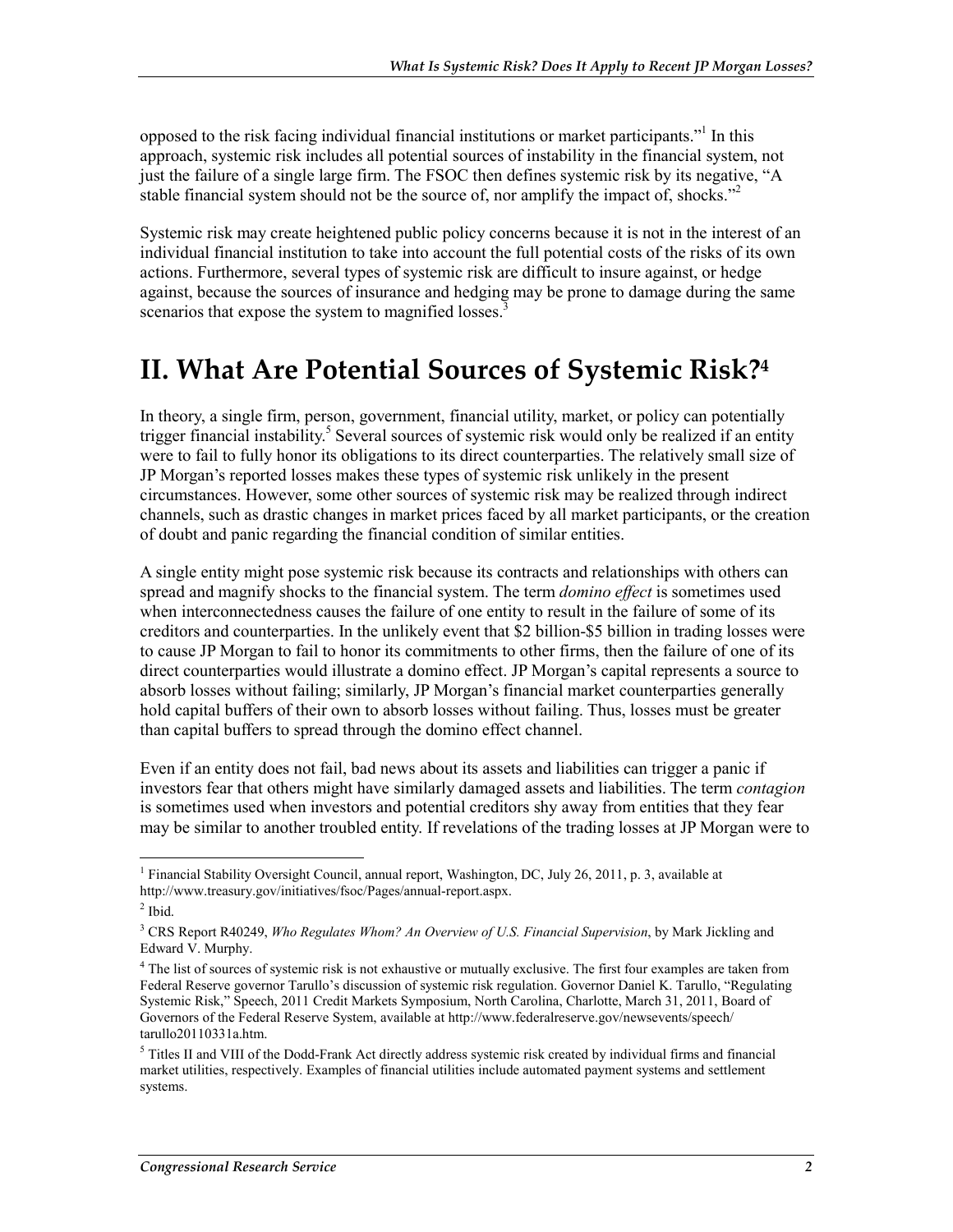raise fears that similarly risky practices were engaged in independently by Bank of America, Citigroup, or other SIFIs, then contagion could destabilize inter-bank lending markets. Because of the roles of uncertainty and panic, actual losses do not have to be greater than capital buffers to spread systemic risk through the contagion channel.

A financial utility like a settlement system or a clearinghouse can cause systemic risk if its failure eliminates the primary source for an essential financial service. The term *critical function* is sometimes used when an entity's failure results in the loss of an essential financial service with no close substitutes. JP Morgan provides a number of settlement and clearing functions for complex financial markets, such as the market for repurchase agreements. Although there are other firms that provide these services, JP Morgan's large market share raises concerns that its failure could spread systemic risk through the critical function channel.

A market can cause systemic risk if the price signal that it sends to all market participants encourages behaviors that reinforce losses under some circumstances. Collateralized debt financing may be one example. This refers to borrowing money to make an investment, and using the investment itself as collateral for the loan. (For example, a mortgage uses the house as collateral for the loan). When the market price declines, borrowers are more likely to default, yet if lenders seize the collateral to cover their losses, they will be offering more of the investment good for sale even as the price declines. The term *fire sale* is sometimes used when circumstances force someone to offer something for sale at lower prices in what they believe are temporarily depressed market conditions than they believe they could get if they could wait for what they believe are more normal market conditions. Collateralized debt financing is an example of a market that may be prone to self-reinforcing fire sales. For similar reasons these markets may be prone to price bubbles.

A policy can cause systemic risk if it increases the probability that a systemic event might occur.<sup>6</sup> For example, some have argued that a regulatory policy favoring mark-to-market accounting can contribute to systemic risk by increasing the likelihood of fire sales.<sup>7</sup> In mark-to-market accounting, firms do not report some assets on their books at historic cost; rather, they must report (mark) the value of the asset at current market prices. Critics argue that when asset prices decline, deteriorating balance sheets may force firms who face regulated leverage ratios to adjust their portfolios, perhaps by adjusting assets or trying to hoard liquidity and capital, even though in practice they have no intention of selling the assets at currently depressed prices. A rush by many firms to hoard liquidity or capital at the same time can result in financial instability.

The JP Morgan trades may raise concerns about market and policy sources of systemic risk. Reportedly, JP Morgan invested in markets that are thinly traded and prone to losses of liquidity. Reportedly, it is difficult for JP Morgan to liquidate its positions without causing prices to move disadvantageously. If so, policymakers may be concerned about the scale of participation of SIFIs in potentially illiquid markets. Similarly, policymakers may be concerned whether risk management policies inadvertently expose SIFIs to magnified losses if realized market conditions turn out to be different from the prior assumptions used in risk management calculations.

<sup>&</sup>lt;sup>6</sup> A policy may be a government regulation, a private industry standard, or a generally accepted code of conduct. Any pattern of behavior that might be the source of financial instability or magnify losses through the financial system can also cause systemic risk under the FSOC definition.

 $<sup>7</sup>$  Mark-to-market is sometimes called fair value accounting. It is used merely to illustrate how a policy might contribute</sup> to systemic risk. Not everyone agrees that accounting played a significant role in the recent financial crisis. See CRS Report R40423, *Fair Value Accounting: Context and Current Concerns*, by Gary Shorter.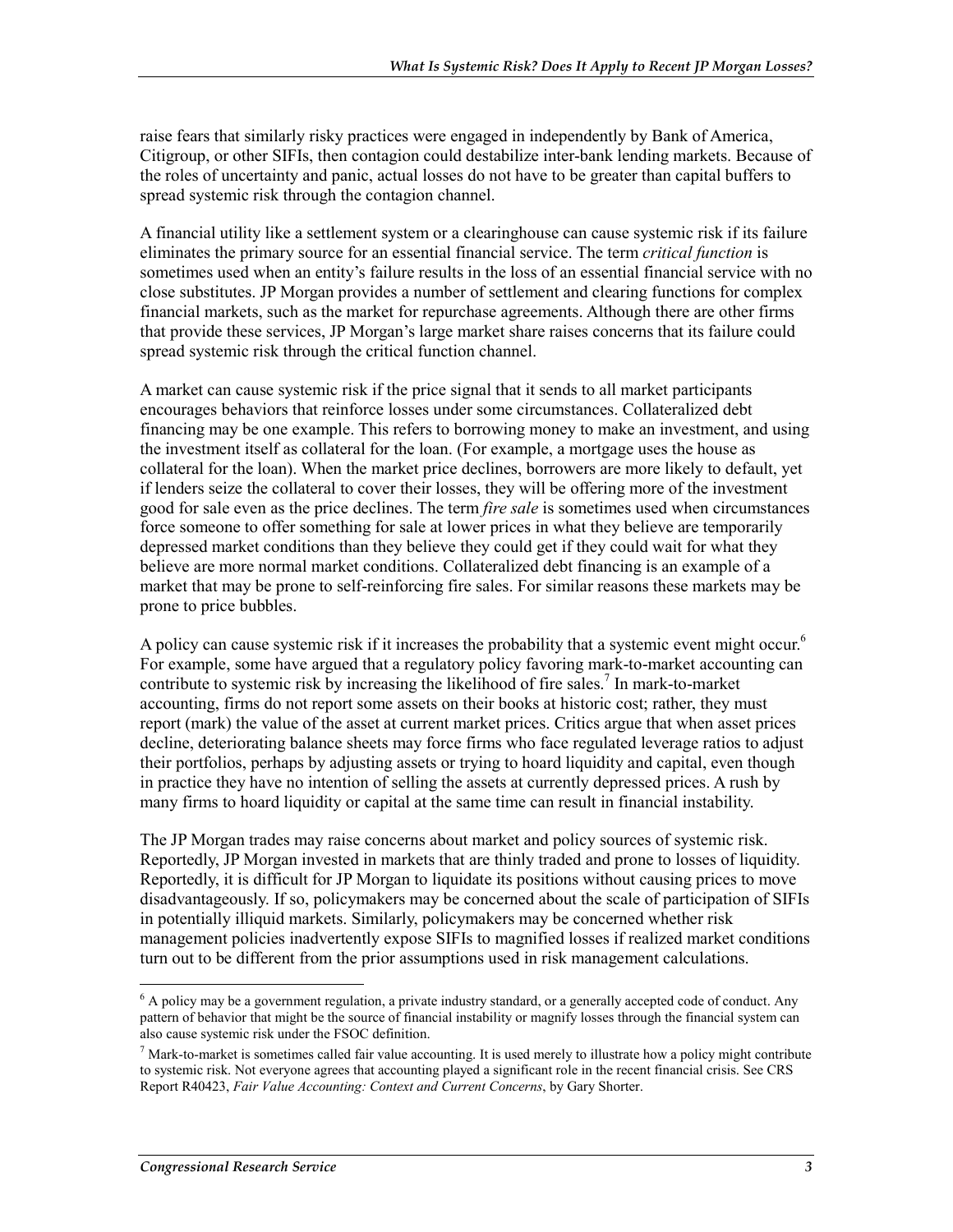# **III. What Policy Options Can Mitigate Systemic Risk, and Do They Involve Risks of Their Own?**

Financial markets have been prone to bouts of instability for millennia, and policymakers have struggled to create more stable environments for the financial system as a whole for as long as there are financial records. Some of the policies that have emerged include creating a lender of last resort, encouraging transparency, prudential regulation, capital requirements, deposit guarantees, size limits, and seals of approval.

**Liquidity Provider and Lender of Last Resort.** A lender of last resort (LOLR) is a central bank or similar institution that can lend funds in distressed financial conditions. During bouts of panic and contagion, some otherwise healthy firms may be unable to roll over their credit needs because many people try to hoard liquid assets at the same time. In the United States, the Federal Reserve has had the ability to act as LOLR since 1914. Similarly, during some fire sales of collateralized loans, the Federal Reserve can lend against good collateral so that firms do not have to sell the collateral in temporarily distressed markets. The Dodd-Frank Act limited the Federal Reserve's ability to create liquidity facilities for a single specific borrower; rather, such programs are now required to be open to financial market participants more generally.<sup>8</sup>

LOLR activity has potential costs. It can be difficult to distinguish healthy from unhealthy firms during times of financial distress, or to distinguish temporary asset price declines from long-run trends. Therefore, the LOLR may be assuming some of the credit risk of insolvent firms, rather than providing liquidity to temporarily illiquid firms. Similarly, the LOLR may be assuming the losses of permanently lowered collateral, rather than merely preventing fire sale prices. In addition, the existence of a LOLR might cause moral hazard, in which firms knowingly take on additional risks because they have access to emergency funds. Furthermore, the LOLR might fail to act (perhaps due to an uncertainty cited above), while its existence caused the firms to dismantle emergency funding facilities that they might have arranged in the absence of the  $LOLR.<sup>9</sup>$ 

JP Morgan has direct access to the LOLR. JP Morgan's depository is able to borrow from the Federal Reserve's discount window and JP Morgan's broker-dealer subsidiary is in constant contact with the Federal Reserve Bank of New York's financial market activities.

**Transparency.** In general, greater transparency reduces systemic risk because potential counterparties will have the best available information before engaging in trades. Greater transparency can assist regulators in monitoring the interconnectedness of firms, and the characteristics of the financial system as a whole. Transparency also reduces any role that uncertainty might play in a panic. The Dodd-Frank Act increases reporting requirements for

<sup>1</sup> 8 CRS Report R41384, *The Dodd-Frank Wall Street Reform and Consumer Protection Act: Systemic Risk and the Federal Reserve*, by Marc Labonte.

<sup>&</sup>lt;sup>9</sup> Many monetarists have argued that one of the reasons that the Great Depression was so intense was because the Federal Reserve failed to act as lender-of-last-resort. See Friedman and Schwartz, *A Monetary History of the United States, 1867-1960* (Princeton, N.J., Princeton University Press, 1963).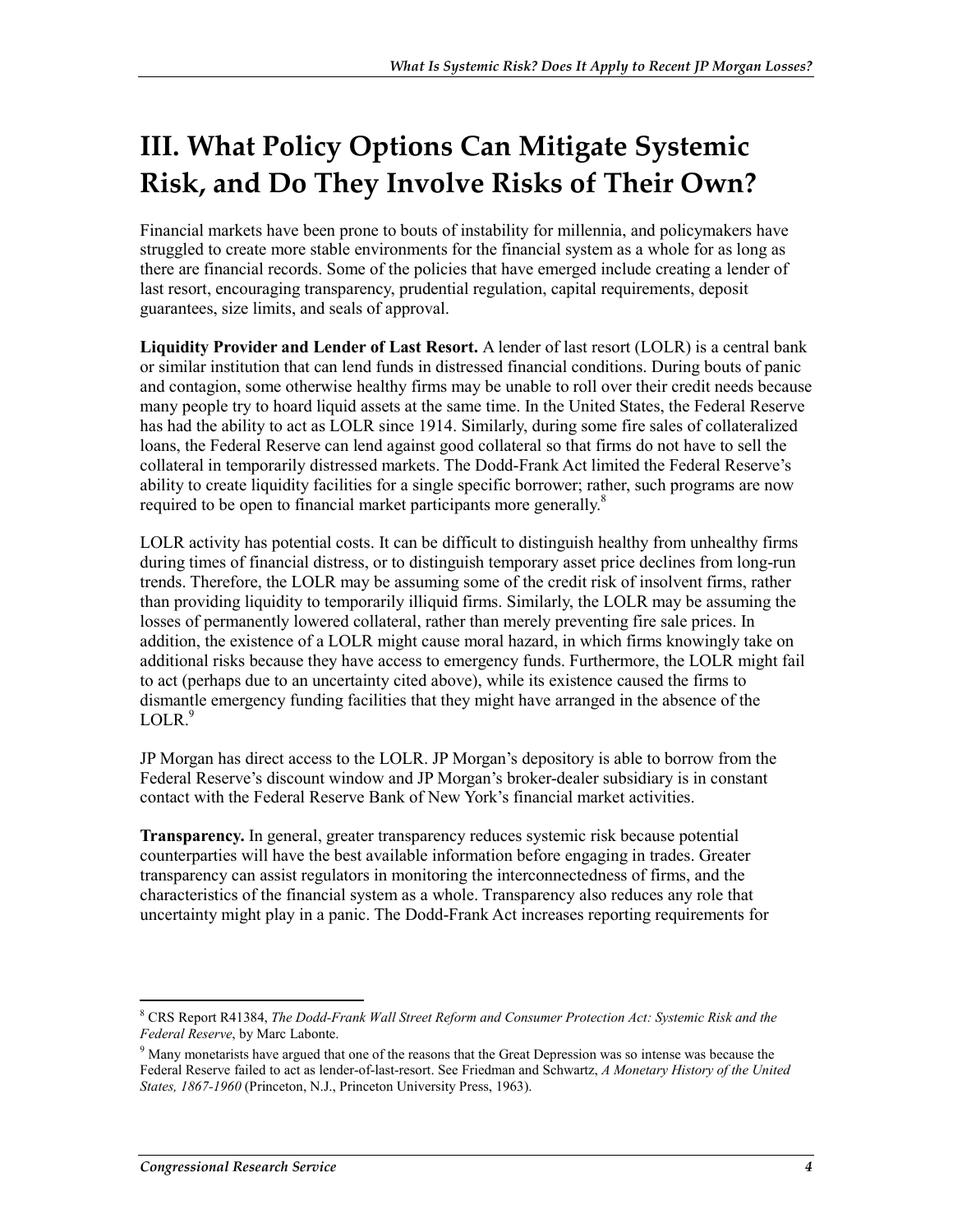derivatives transactions and for many non-banks. It also creates the Office of Financial Research to collect and analyze financial data across firms, not just from individual firms.<sup>10</sup>

Under some circumstances, more information is not necessarily better. For example, the Federal Deposit Insurance Corporation (FDIC) does not release the names of the specific banks on the troubled bank list because it might cause a panic. Similarly, only limited information is provided in certain financial markets to keep the final products interchangeable. For example, if potential bidders are provided only general standards that an asset must conform to, then investors can create forward markets without specifying which specific asset must be provided. Fungibility of a class of assets may be preferred to additional information on individual assets if the combined costs of due diligence by all bidders may be greater than any gains to the winning bidder.<sup>11</sup> Information can also be costly to produce, collect, and analyze.

JP Morgan is subject to transparency rules of federal regulations. The firm is publicly traded and is therefore required to provide regular financial disclosures consistent with the securities laws as overseen by the Securities and Exchange Commission (SEC). The banking depository and the holding company also provide regular disclosures in the banking regulators' call and thrift reports. Under the Dodd-Frank Act, the firm also provides information to the new Office of Financial Research for data collection related to monitoring systemic risk.

**Prudential Regulation.** Even though systemic risk is not primarily about the risks to an individual firm, the failure of an individual firm can trigger financial instability. Therefore, regulating the portfolio of assets and liabilities of firms in the financial system may reduce systemic risk. For example, limits on the percentage of a firm's portfolio that can be in a single market, credit that the firm can extend to a single borrower, and trades that the firm can clear through a single system, can reduce the likelihood that problems in any one market, counterparty, or clearing system will spread to this firm. The United States has had prudential regulation for nationally chartered banks since 1863. The Dodd-Frank Act extends prudential regulation to nonbanks that the FSOC designates as SIFIs, and increases the prudential standards for the banks that are designated as  $SIFIs.<sup>12</sup>$ 

Prudential regulation has some potential downsides. It is costly to conduct. Prudential regulation might give the false impression that the firm cannot lose money, cannot fail, or that the government will save the firm if it fails. Prudential regulation may result in reduced credit for some activities if the regulator and the bank differ in their assessment of relevant risks.<sup>13</sup> Prudential regulation may fail to divert lending from risky activities if the regulator and the bank have the same assessment of relevant risks.

<sup>&</sup>lt;u>.</u> 10 CRS Report R42083, *Financial Stability Oversight Council: A Framework to Mitigate Systemic Risk*, by Edward V. Murphy.

<sup>&</sup>lt;sup>11</sup> One example is the forward market for certain mortgage-backed securities. See Vickery and Wright, *TBA Trading and Liquidity in the Agency MBS Market*, FRBNY Staff Report no. 468, available at http://www.ny.frb.org/research/ staff\_reports/sr468.pdf.

<sup>&</sup>lt;sup>12</sup> CRS Report R42150, *Systemically Important or "Too Big to Fail" Financial Institutions*, by Marc Labonte.

<sup>&</sup>lt;sup>13</sup> Congress has expressed concern regarding potential trade-offs in bank regulation during the recent economic recovery. Policymakers have tried to balance the need for prudent banking with the possibility that reduced credit might impede recovery. For example, the House Financial Services Committee held a hearing on mixed messages in bank regulation on August 16, 2010. See http://financialservices.house.gov/News/DocumentSingle.aspx?DocumentID= 255544.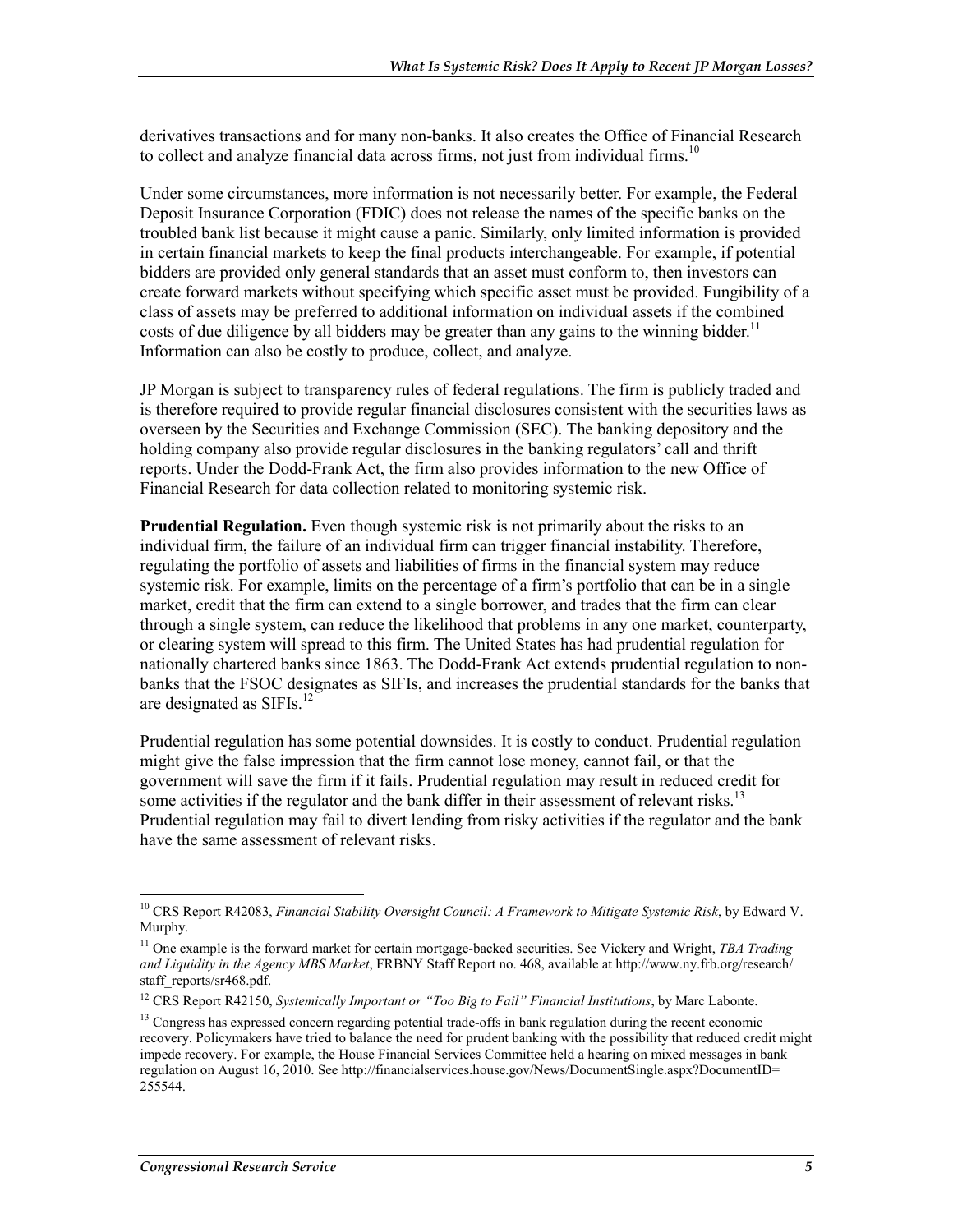JP Morgan and its subsidiaries are subject to several prudential regulators. The banking depository is regulated for safety and soundness by the Office of the Comptroller of the Currency (OCC). The consolidated holding company is regulated for safety and soundness by the Federal Reserve. The broker-dealer subsidiary reports to the SEC. Under the Dodd-Frank Act, the clearing and settlement facilities that JP Morgan participates in for certain financial derivatives markets will be subject to regulation by the Commodity Futures Trading Commission (CFTC) and the SEC.

**Capital Requirements.** In this context, capital refers to the loss-absorbing position of equity, and similar instruments.<sup>14</sup> Capital requirements can be thought of as increasing the ability of a firm to withstand losses without failing (or increasing the resources available to the resolution authority if the firm does fail). Therefore, capital requirements make it less likely that losses will be spread through the financial system through domino effects. The Dodd-Frank Act stated that capital requirements for SIFIs could not be lower than for banks in general.<sup>15</sup> Since the financial crisis, the banks of the United States have increased their capital reserves significantly.

Increasing capital requirements carries some costs. Increased capital requirements will tend to reduce aggregate credit availability or increase the cost of the credit that is available.<sup>16</sup> Because risk-based capital can be difficult to measure, or can be sensitive to changing financial conditions, the true loss-absorbing power of a firm's capital may not be accurately portrayed by its financial disclosures. Most of the large firms that failed or were saved in distress during the financial crisis had adequate capital prior to their failure as measured by international prudential standards.

JP Morgan is subject to capital requirements. The United States participates in international forums on capital standards, but specific capital requirements for JP Morgan arise from U.S. prudential regulations. U.S. regulators have encouraged banks to increase their capital buffers since the financial crisis in 2008.

**Liability Insurance and Guarantees.** If creditors to a distressed firm have insurance or similar guarantees, then they are less likely to cut off credit to their counterparty. For example, individual depositors are effectively creditors to their banks, which use their short-term deposits to fund longer-term loans. If deposits are guaranteed, then depositors may be less likely to run to the bank and withdraw their funds if there are rumors of the bank's distress. Similarly, various forms of third-party guarantees can be extended to other liabilities of financial firms and utilities. During the financial crisis of 2008, bank-like runs occurred among financial liabilities other than retail deposits. In the United States, the FDIC provides deposit insurance (up to a limit) for federally insured banks and the National Credit Union Administration (NCUA) provides similar insurance for federally insured credit unions.<sup>17</sup>

Deposit insurance can cause moral hazard and reduce market discipline. Creditors often monitor and limit the risks taken by their counterparties. Insured creditors have less incentive to perform

<sup>&</sup>lt;sup>14</sup> There are several forms of capital, which are divided into tiers. Common shareholders have equity in the firm and are the first to absorb losses. There are other financial instruments with varying abilities to absorb losses and that are rated as lower quality capital.

<sup>15</sup> CRS Report R41339, *The Dodd-Frank Wall Street Reform and Consumer Protection Act: Titles III and VI, Regulation of Depository Institutions and Depository Institution Holding Companies*, by M. Maureen Murphy.

<sup>&</sup>lt;sup>16</sup> CRS Report R42372, *U.S. Implementation of Basel II.5, Basel III, and Harmonization with the Dodd-Frank Act*, by Darryl E. Getter and Gary Shorter.

<sup>17</sup> CRS Report R41718, *Federal Deposit Insurance for Banks and Credit Unions*, by Darryl E. Getter.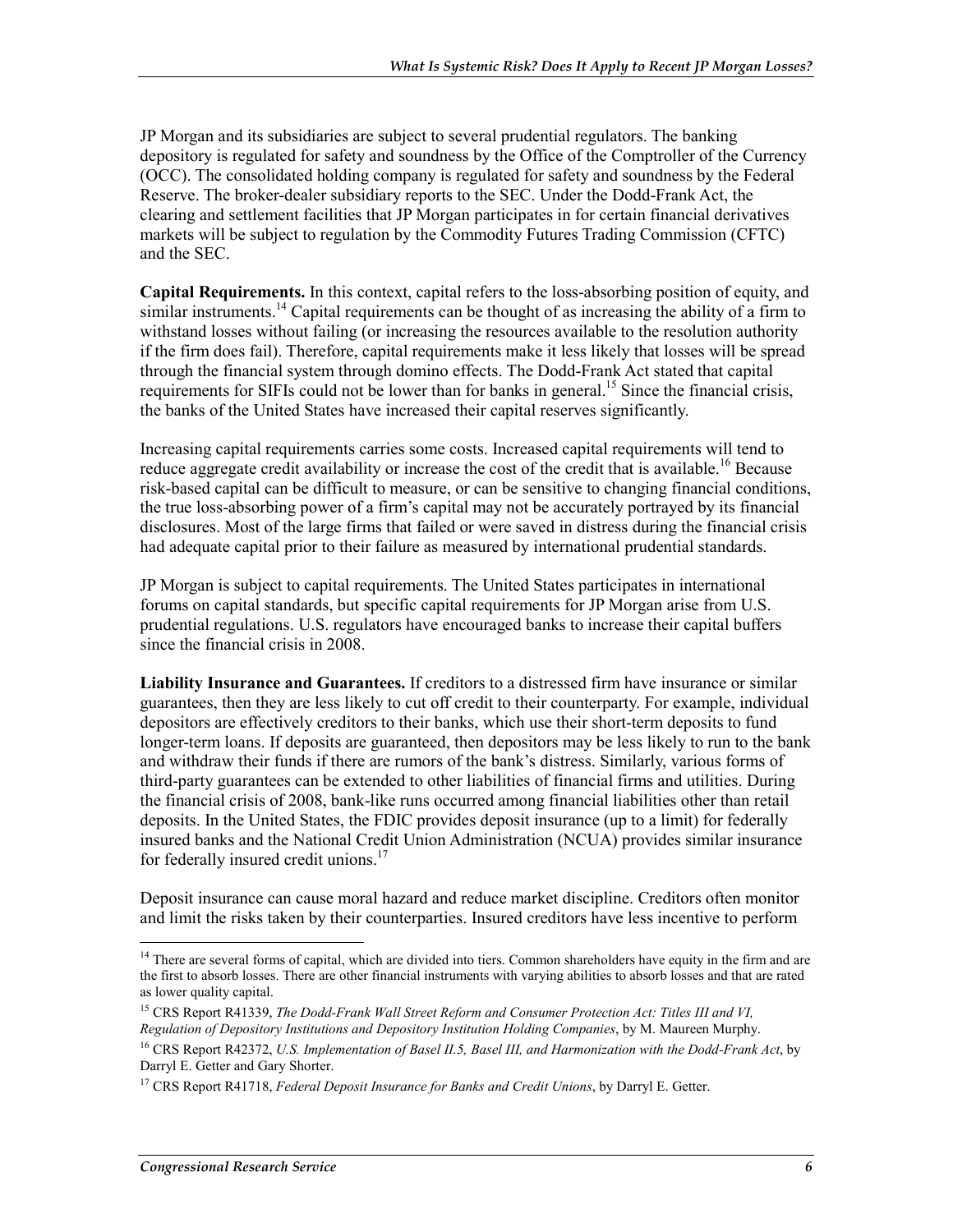such monitoring. As a result, insured institutions may take greater risks than uninsured institutions. Prudential regulation might reduce moral hazard by insured institutions and prevent them from taking additional risks.

JP Morgan's bank depository is insured by the FDIC. The FDIC does not guarantee all deposits, rather deposits are guaranteed only up to a ceiling (currently \$250,000). However, in some past times of extreme financial conditions, the FDIC has expanded the scope of deposits that it was willing to guarantee.

**Caps on Financial Institution Size.** Policymakers could cap the size of financial institutions relative to their markets or their activities to attempt to limit some types of risk exposure of the firm and the market. In the United States, there is a cap on the percentage of the nation's deposits that a single bank may hold. There are caps on the percentage of a bank's portfolio that may be devoted to particular sectors. Some have called for applying this concept to the overall size of the firm. The Dodd-Frank Act does not cap overall firm size, but it does instruct regulators to set single counterparty credit limits for a variety of financial firms, not just banks.

A cap on firm size has potential costs. Smaller institutions are generally less diversified geographically and along business lines. As a result, economic downturns that are limited to one region or a few industries are more likely to be threats to smaller institutions.

JP Morgan's overall size is not capped, but certain subsidiaries may have their own rules. For example, the depository subsidiary is subject to the limit on the percentage of deposits that one firm can have. Other subsidiaries may be subject to anti-trust merger review should they seek to acquire another firm in the same product line, depending on the business sector and circumstances.

**Seals of Approval.** A seal of approval is an independent measure of asset quality. During some systemic events, market participants may be unable to distinguish high quality assets from low quality assets. As a result, they might flee from all assets in that class, causing fire sales or drastic price declines. A third party can reduce systemic risk if its seal of approval helps reassure market participants that the asset they are considering purchasing is of high quality. Credit rating agencies, such as Moody's and S&P, are examples of seals of approval. The Dodd-Frank Act created an office within the SEC to oversee credit rating agencies.<sup>18</sup>

Relying on seals of approval has potential disadvantages. If the financial system becomes reliant on third party approvals, then damages to the reputation of the ratings agencies themselves can cause financial distress for a broad asset class.<sup>19</sup> Similarly, the ratings agencies may be susceptible to the same misperceptions (use the same imperfect models and data) as other market participants. The ratings agencies might also have informal power because so many market participants desire high ratings. If the government offers its own seals of approval, it raises the question of its potential obligations, if only informal, if it also makes mistakes.

<sup>18</sup> CRS Report R41503, *The Dodd-Frank Wall Street Reform and Consumer Protection Act: Title IX, Investor Protection*, by Rena S. Miller.

<sup>19</sup> CRS Report R40173, *Causes of the Financial Crisis*, by Mark Jickling.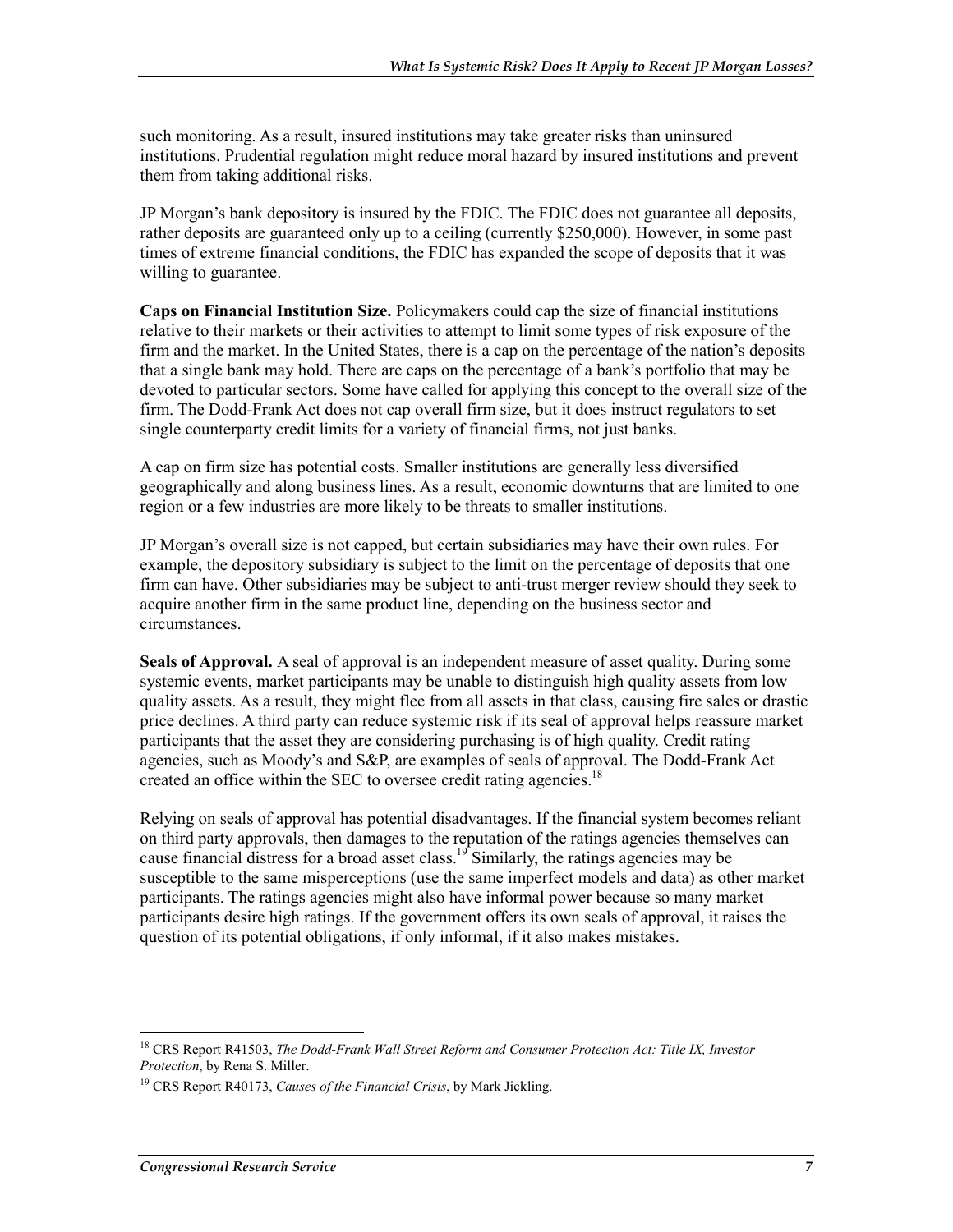# **IV. Are the Recently Reported Trading Losses at JP Morgan Likely to Cause a Systemic Event?**

Although there are a number of channels through which trading losses in general may result in a systemic event, details available to this point do not suggest that the reported JP Morgan transactions are likely to do so. Before applying concepts of systemic risk, it may be useful to provide a very general overview of the JP Morgan transactions.

**The Recent JP Morgan Transactions.** Exact details of the trades are not available at this time.<sup>20</sup> Reportedly, one of JP Morgan's units invested in a combination of securities that depended on trends in general economic conditions. JP Morgan invested in an index that tracked a basket of corporate bonds in the near term, at the same time that the unit invested in a similar basket over a longer time horizon. The trades were reportedly structured so that if general economic conditions improved in the near term, then the default risk of the underlying bonds would decline, and JP Morgan would make money. However, if perceptions of near-term conditions deteriorated, then JP Morgan would lose money.

The size of the losses reported thus far is small relative to JP Morgan's total assets and total stockholder equity. Although exact losses cannot be known until the JP Morgan position is fully liquidated, press reports suggest that the losses could be in the \$2 billion-\$5 billion range when all is said and done. In comparison, JP Morgan reports total assets of \$2.3 trillion and total stockholder equity of \$184 billion as of December 31,  $2011$ <sup>21</sup>. The losses are also small in relation to the assumptions in the Federal Reserve's recent stress tests, which are designed to evaluate the resilience of financial institutions under various scenarios. The Fed's stress test for JP Morgan assumed \$56 billion in loan losses in addition to assuming \$28 billion in losses in transactions similar to the reported \$2 billion-\$5 billion transactions. JP Morgan passed the stress test.<sup>22</sup>

#### **Systemic Risk Applied to Recent JP Morgan Trading Losses**

**Sudden Market Illiquidity and Fire Sales***.* As reported, the JP Morgan transactions demonstrate how changes in market liquidity and firm size can affect asset prices. As reported, at least some of the markets in which JP Morgan traded have a relatively low volume of trades. This means that the market is prone to bouts of illiquidity, especially if one firm's size dominates either the sellers or the buyers. Reportedly, because JP Morgan's position was so large, other traders were able to identify JP Morgan's position. The size of JP Morgan's position caused prices to move disadvantageously as the firm tried to unwind its trade. Therefore, the losses that JP Morgan actually experiences might ultimately be larger than the firm's risk models estimated if the firm

<sup>&</sup>lt;sup>20</sup> The following description is taken from press reports. At this time, Federal regulators with oversight of JP Morgan's asset management unit have not confirmed the details as reported in newspapers. See "J.P. Morgan Struggles to Unwind Huge Bets," Gregory Zuckerman and Scott Patterson, *Wall Street Journal*, May 18, 2012. Available at http://online.wsj.com/article/SB10001424052702303879604577412613778263918.html?mod= WSJ\_hp\_LEFTWhatsNewsCollection.

<sup>&</sup>lt;sup>21</sup> JP Morgan, Mergent Online, derived from JP Morgan 10-K filings with the SEC, available at http://investor.shareholder.com/jpmorganchase/sec.cfm.

<sup>&</sup>lt;sup>22</sup> The Federal Reserves stress tests assumed that the losses would be in even more challenging conditions, including a 40% drop in JP Morgan income. See "Methodology and Results for Stress Scenario Projections," Federal Reserve, March 16, 2012 , available at http://www.federalreserve.gov/newsevents/press/bcreg/20120313a.htm.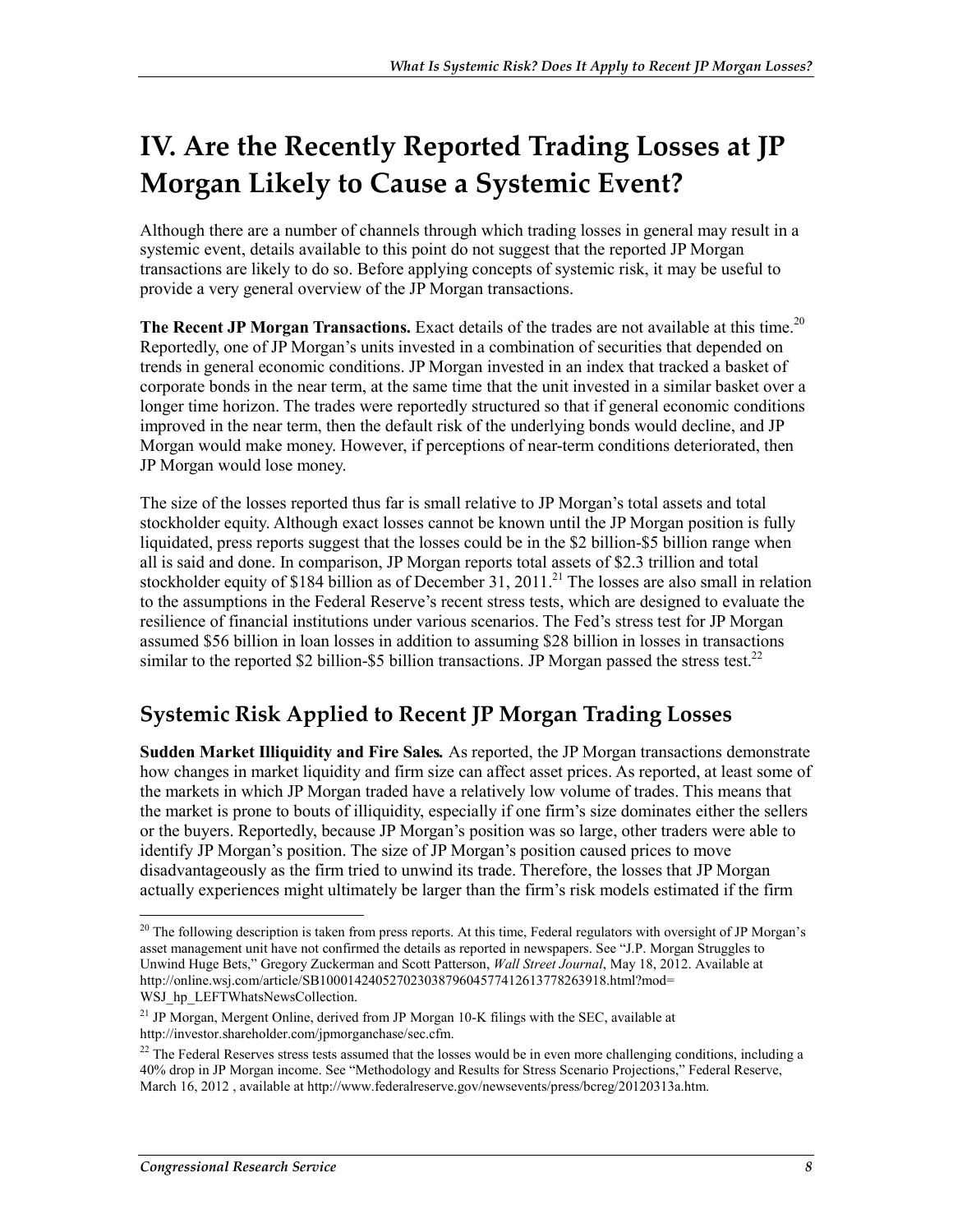had assumed that asset prices would stay in the historically liquid realm. At the time of this writing, it does not appear that the sudden loss of liquidity in the market for this index has transmitted distress to other firms trading in the same index, or triggered fire sales.

**Dominoes.** If the size of JP Morgan's losses remains in the range reported thus far, it is unlikely that there will be a domino effect because it is unlikely that JP Morgan will fail to honor its own commitments. That is, \$2 billion-\$5 billion in trading losses are unlikely to cause JP Morgan to fail given that the policymakers believe that JP Morgan can survive more than \$80 billion in combined losses while suffering a 40% drop in income. However, if the size of the losses is many times larger, or if there are a great many heretofore undisclosed similar trades, then it is in theory possible that JP Morgan could fail, and that its failure would start a chain reaction among its counterparties.

**Contagion**. Has the trading at JP Morgan transmitted information about similar trades and assets at other large financial firms? Thus far, markets seem to believe that the losses that JP Morgan is experiencing in this trade are unique to JP Morgan. However, it is possible in theory that investors might shun large financial firms if they feared that they took large positions similar to JP Morgan's. However, other than embarrassment and criticism of trading strategies, there has not been evidence of contagion to other financial institutions.

**Loss of a Critical Function.** Thus far, there has not been any loss of a critical function due to the reported trades. For example, there are no reports that JP Morgan has failed to execute any repurchase agreements because of the trading losses.

# **V. How Would the Volcker Rule Affect the Reported Trades?**

The Volcker Rule is a common name for Section 619 of the Dodd-Frank Act, which limits the ability of depository banks and certain large nonbanks to engage in proprietary trading or affiliate with speculative investment firms.<sup>23</sup> The Volcker Rule attempts to limit the amount of risk that insured banking depositories can take in financial markets.

The Volcker Rule applies to "banking entities," which covers depositories, their holding companies, and all the affiliates in the financial or bank holding company.<sup>24</sup> JP Morgan is a financial holding company and therefore subject to Section 619. (SIFIs that are not bank holding companies may engage in proprietary trading but will be subject to additional regulations, such as capital requirements.) Therefore, the only question is whether the reported trades would qualify for an exemption under Section 619. A legal interpretation of that question is beyond the scope of this report, but the following discussion addresses the purported policy goals of the Volcker Rule.

<sup>&</sup>lt;sup>23</sup> "The Volcker Rule" Daniel Tarullo, Testimony before the Subcommittee on Capital Markets and Government Sponsored Enterprises: Committee on Financial Services, U.S. House of Representatives, January 18, 2012, available at http://www.federalreserve.gov/newsevents/testimony/tarullo20120118a.htm.

<sup>24</sup> CRS Report R41298, *The "Volcker Rule": Proposals to Limit "Speculative" Proprietary Trading by Banks*, by David H. Carpenter and M. Maureen Murphy.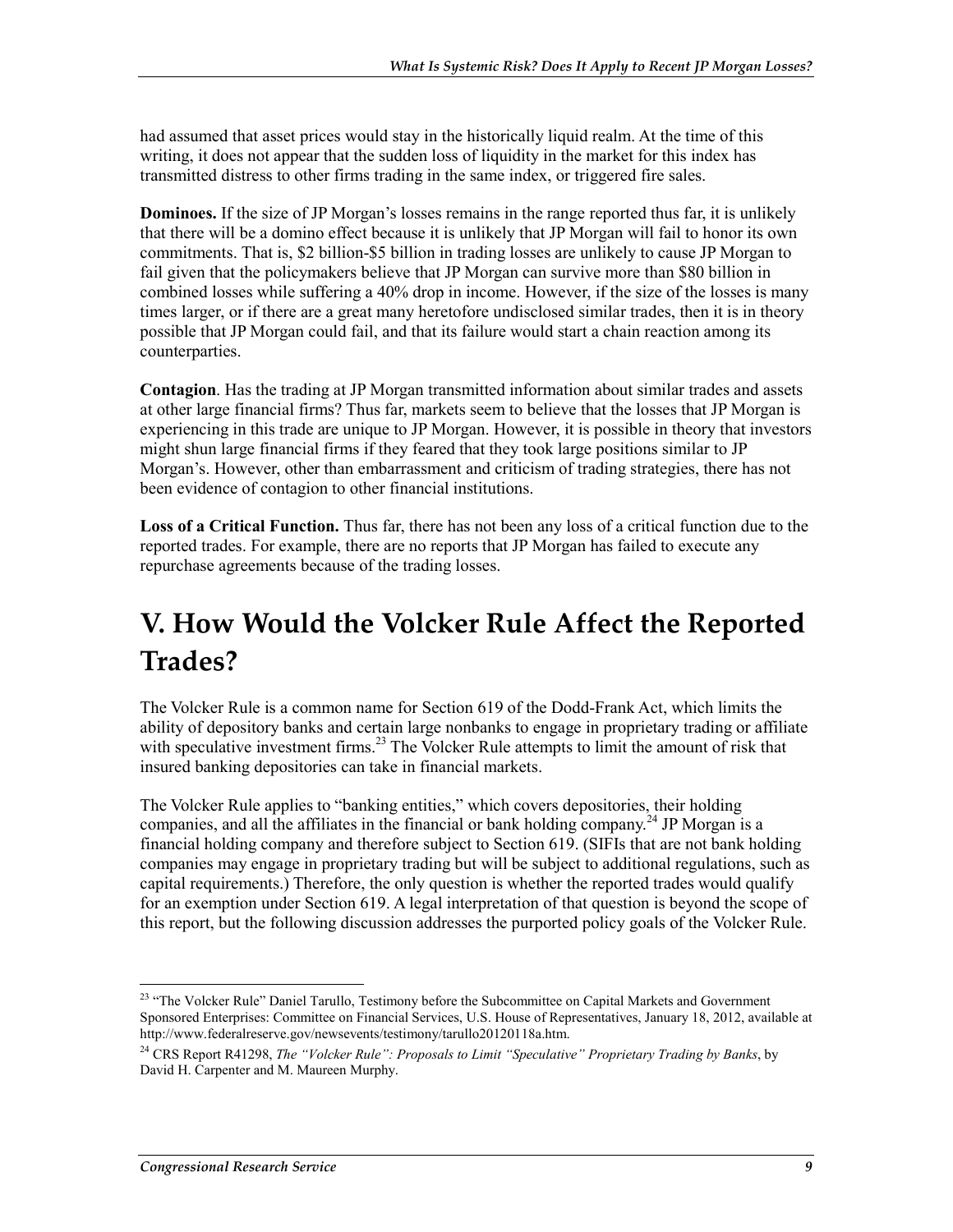Proprietary trading refers to taking a position for one's own account.<sup>25</sup> For example, when an average person buys or sells a stock or a fund for their retirement account, that person is proprietary trading in the stock. However, banks and other financial intermediaries sometimes trade for the account of their customers. These customer-driven trades are not proprietary trading. In addition, banks sometimes trade to hedge other risks or comply with prudential regulations. Section 619 exempts certain hedges and other prudential trades from the ban on proprietary trading. The financial regulators have not finalized their interpretation of Section 619, and even if they had, firms would have until July 2014 to comply, therefore it is impossible to know if the JP Morgan trades would be exempt from the Volcker Rule.

In addition, one of the exemptions provided in Section 619 is for trades that are intended to reduce the risks of the bank. Specifically, Section  $619 \text{ (d)}(1)(C)$  exempts "risk-mitigating hedging activities in connection with and related to individual or aggregated positions, contracts, or other holdings of a banking entity that are designed to reduce the specific risks to the banking entity in connection with and related to such positions, contracts, or other holdings."

The proposal by regulators to implement the Volcker Rule establishes a number of criteria to qualify for the risk-mitigating hedging exemption. In general, the criteria attempt to assure that a proposed trade is being used to offset a bank's existing portfolio, not take advantage of perceived new speculative opportunities. Among the qualifications, the banking entity must already be exposed to the risk being hedged, that the hedge not earn appreciably more profits than the firm would lose on the hedged position, and that the hedge be reasonably correlated to the risk being hedged.

Some critics argue that the proposed rule is too permissive and will fail to prevent speculative trading. They argue that a large and complex banking organization will likely be able to justify almost any speculative trade as being "reasonably correlated" to other positions held by the institution. Critics argue that the definition of hedge should be narrowed and that firms should not be able to justify trades by reference to the general condition of the banking entity.

Other critics argue that the proposed rule is too strict and will prevent legitimate hedging activities. They point out that prudential hedging must address a variety of risks, not just the risk of individual assets. For example, when a bank provides a loan commitment to an industrial manufacturer, the bank is exposed to counterparty risk (the risk that the manufacturer will default); interest rate risk (the risk that interest rates will move in a disadvantageous direction during the period of the loan commitment); and a number of other risks. These critics point out that the natural diversification of large portfolios makes measuring risk more complex. In this view, firms should be able to use hedging strategies to address residual risks after a portfolio is netted, which might not be easy to document to satisfy the qualifications in the proposed rule.

JP Morgan argues that their trades were hedges to address potential losses in other parts of their balance sheet. Without more details, and because the ultimate regulatory interpretation of the Volcker Rule is not final, it is not possible to authoritatively analyze JP Morgan's assertion. However, there are several questions that can be asked: Will the regulatory agencies consider a trade designed to gain or lose based on general economic conditions a hedge? If a firm's strategy

<sup>&</sup>lt;sup>25</sup> The proposed rule to implement section 619 is not final. See "Prohibitions and Restrictions on Proprietary Trading and Certain Interests in, and Relationships With, Hedge Funds and Private Equity Funds," Proposed Rules, Federal Register, vol. 76, no. 215, November 7, 2011, p. 68846, available at http://www.fdic.gov/regulations/laws/federal/2011/ 11proposedNov7.pdf.